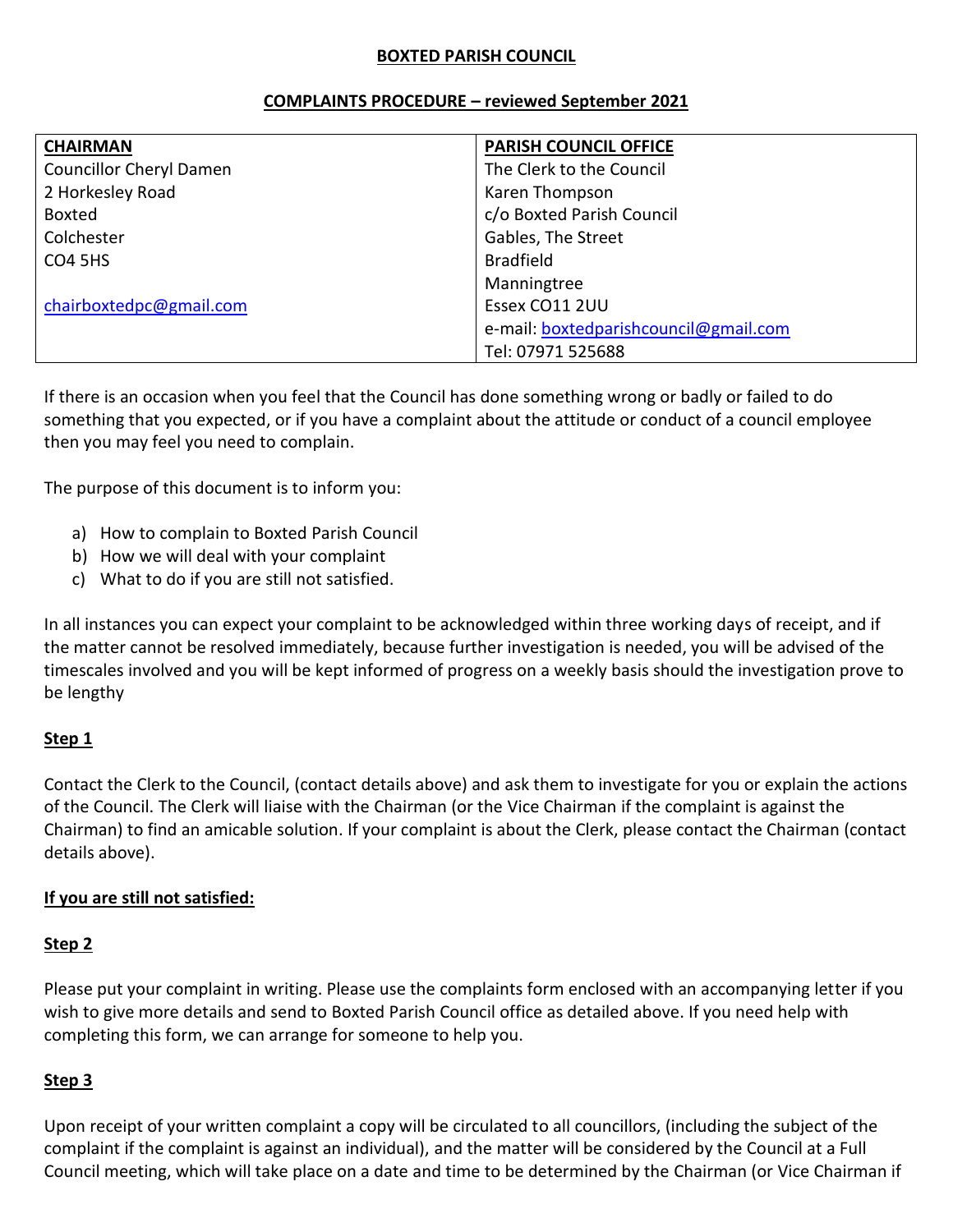the complaint is against the Chairman). The quorum for the meeting will be decided in accordance with the Council's current Standing Orders and if the complaint is against an individual member then the subject of the complaint will not be included as a voting member for the purposes of calculating the quorum.

# **Step 4 - Procedures at the Full Council Meeting**

The complainant (and the subject of the complaint if the complaint is against an individual) will be invited to attend the meeting and each will be given the opportunity to speak/defend their position.

The Council will decide whether to hold the meeting to consider the complaint in public. Under the Public Bodies (Admission to Meetings) Act 1960, the public and representatives of the press and broadcast media may be excluded from the meeting during the consideration of this matter. If it is considerd to be in the public interest, and at the discretion of the Council, the minutes of the meeting may be made publically available at a later date

The Council may ask questions of all parties present.

The complainant (and the subject of the complaint if the complaint is against an individual) will be asked to leave the meeting.

The Council will reach a decision as to whether to uphold the complaint in full or part and will recommend a remedy to the complaint. If the complaint is against a member of the Council which is upheld by the Council, the Council may defer the matter to the Borough Council's Standards Committee for guidance as to the appropriate action.

The Council's decision will be final.

The complainant (and the subject of the complaint if the complaint is against an individual) will be asked back into the meeting and advised of the Council's decision.

The final decision will be communicated to all parties in writing if required – there will be no further correspondence from this Council on the matter.

#### **If you are still not satisfied:**

If your complaint is about an individual Councillor, you can contact the Monitoring Officer at Colchester Borough Council:

The Chairman of the Allegations Sub-Committee c/o Andrew Weavers Monitoring Officer, Colchester Borough Council Town Hall, High Street ColchesterCO1 1FR

Tel: 01206 282213 Fax: 01206 573911

E-mail: [andrew.weavers@colchester.gov.uk](mailto:andrew.weavers@colchester.gov.uk)